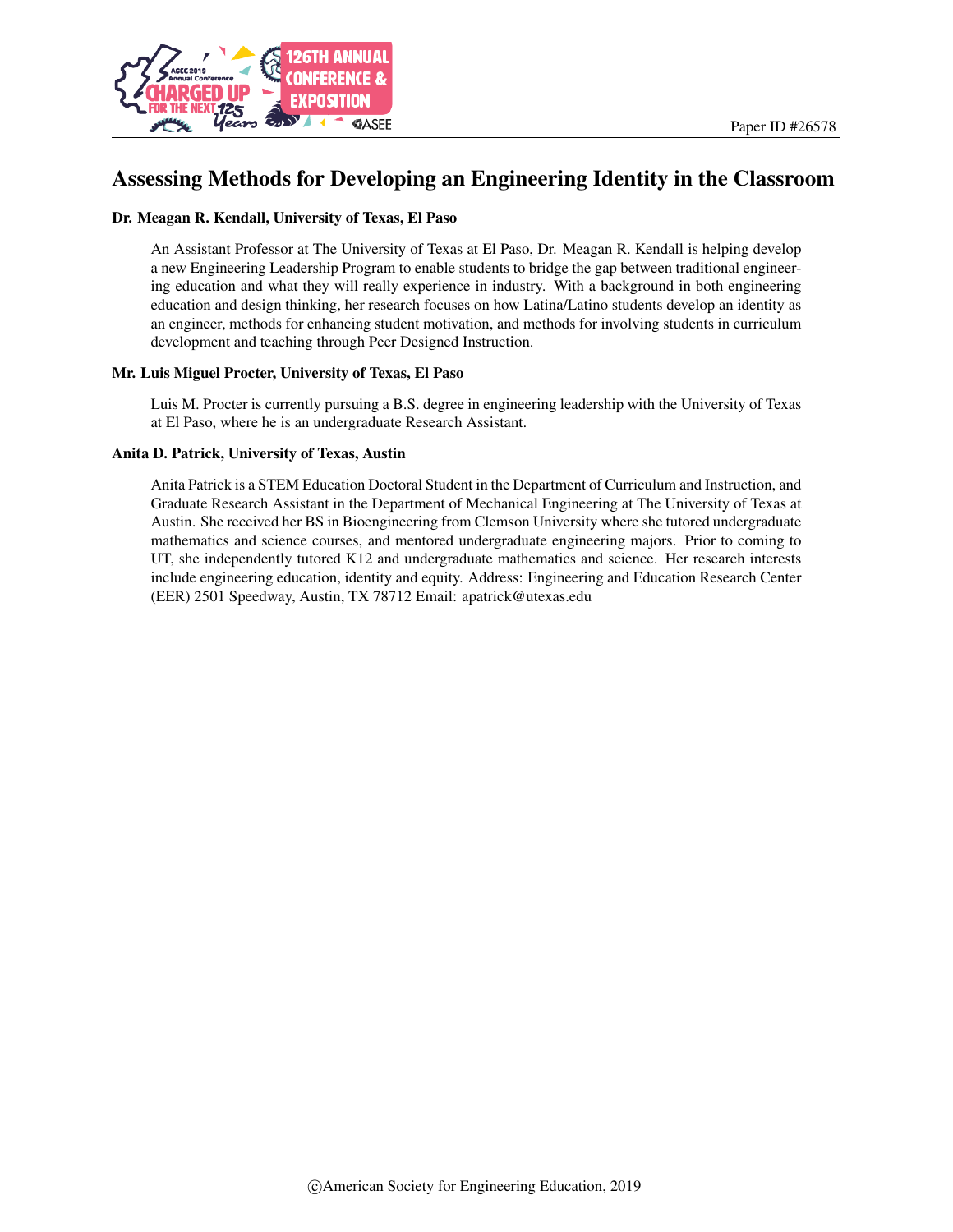# **Assessing Methods for Developing an Engineering Identity in the Classroom**

#### **Abstract**

Engineering identity is an attractive lens being used by engineering education researchers to help understand the factors contributing to student retention and persistence in engineering. However, few studies have linked pedagogical approaches for developing an identity to their impact on engineering identity development. This research paper investigates the difference in students' engineering identity, engineering performance/competence, engineering interest, recognition in engineering, and affect towards six professional engineering practices in two difference engineering departments: a traditional program that *implicitly* supports engineering identity formation and a non-traditional program that *explicitly* supports engineering identity formation. Survey data was collected from a total of 184 students (153 from the traditional department and 31 from the non-traditional department). Using independent samples t-tests, results show that *engineering identity* was higher for students in the traditional department than for students in the non-traditional department. However, students in the non-traditional department showed statistically significantly higher levels of *collaboration* compared to the traditional department. This work contributes to the ongoing conversation about engineering identity development by beginning to explore the pedagogical approaches that impact students' engineering attitudes. Implications of results are discussed.

### **Motivation**

The purpose of this research paper is to ascertain the impact course activities that are intentionally designed to develop engineering identity in students has on engineering identity development. The overarching goal of this project is to help students persist in engineering, particularly those underrepresented in engineering fields. According to the National Academy of Engineering's (NAE) [1] renewed call for change, "Only 40 to 60 percent of entering engineering students persist to an engineering degree, and women and minorities are at the low end of that range. These retention rates represent an unacceptable systems failure to support student learning in the field [...] Without refocusing and reshaping the undergraduate engineering learning experience, America's engineering preeminence could be lost [by 2020]." Prior research studies had discovered this trend and tried to interpret it in their own way [2], [3]. Some, e.g., [2], [4], sought to substantiate further the narrative of why retention of engineering students is low, but few consider identity to be an important factor in the equation, if at all.

Engineering identity has become an intriguing lens for exploring the factors that predict engineering identity development and thereby engineering identity formation [5], [6], [7]. In short, engineering identity describes the extent to which an individual sees themselves as an engineer. In an academic setting, this identity takes on academic factors related to learning about engineering. These factors were first introduced and applied to science education by Carlone and Jonson [8] and expanded on by Hazari [9] et al. to include concepts of Performance/Competence, Interest, and Recognition (Table 1). However, as engineering is not strictly an academic pursuit but also a profession with explicit expectations, skills, and practices (e.g., those espoused by the ABET criteria), professional affect factors also contribute to identity development of engineers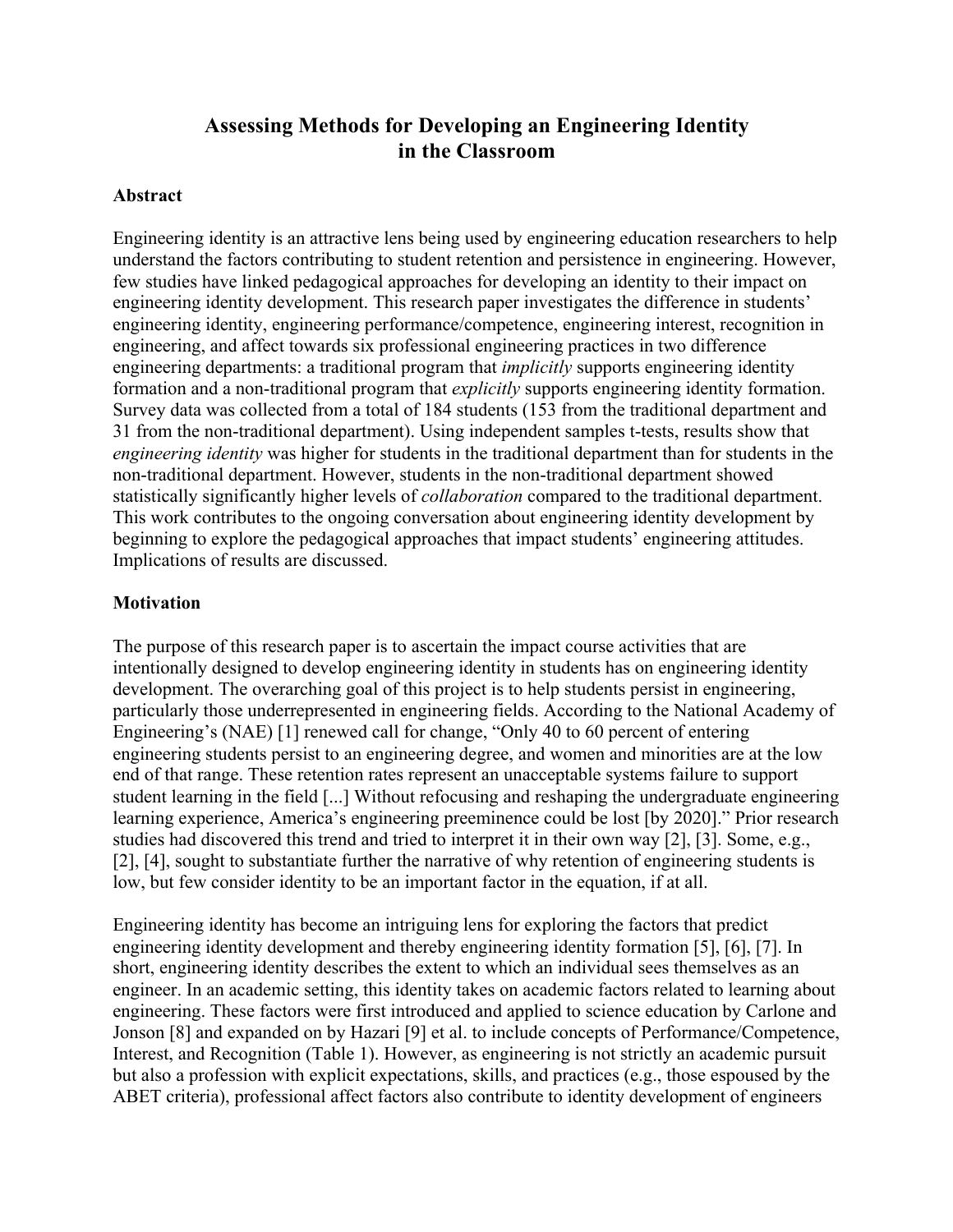(Table 1). The combination of these three academic factors and the six professional affect factors have been shown to improve engineering identity development of students [5], [6], [7], [10]. While other identity theories exist [11], [12], this framing of identity (Table 1), is the theoretical framework used in this study. This framework has been demonstrated to better predict engineering identity [13] and provide concrete areas where pedagogical innovation is possible, such as the professional factors.

| <b>Factor</b>          | <b>Description</b>                                                     |  |  |  |  |
|------------------------|------------------------------------------------------------------------|--|--|--|--|
| Performance/competence | A student's belief in their ability to perform academically or when    |  |  |  |  |
|                        | conducting engineering-related tasks.                                  |  |  |  |  |
| Interest               | A student's desire or curiosity that drives them to think about,       |  |  |  |  |
|                        | understand, and practice engineering.                                  |  |  |  |  |
| Recognition            | How others, such as parents, relatives, friends, colleagues, and       |  |  |  |  |
|                        | faculty, see the student in the context of engineering.                |  |  |  |  |
| Framing and Solving    | An individual's interest in the application of math and science in     |  |  |  |  |
| Problems               | solving engineering problems and finding ways to improve               |  |  |  |  |
|                        | processes and methods.                                                 |  |  |  |  |
| Design                 | The interest that an individual has in creative and generative         |  |  |  |  |
|                        | processes. It describes an individual's push to search for ways to     |  |  |  |  |
|                        | be innovative and design and test out new ideas for all or a           |  |  |  |  |
|                        | component of a system based on a set of constraints.                   |  |  |  |  |
| Project Management     | The skill set an individual needs to help them bring projects to life, |  |  |  |  |
|                        | including organization, planning, and decision-making skills.          |  |  |  |  |
| Analysis               | An individual's ability to apply math and science and solve the        |  |  |  |  |
|                        | relevant governing equations during design and evaluation.             |  |  |  |  |
| Collaboration          | Those skills that are necessary for working with other people,         |  |  |  |  |
|                        | including the ability to communication, delegation,<br>and             |  |  |  |  |
|                        | teamworking.                                                           |  |  |  |  |
| Tinkering              | The propensity an individual has to understand how something           |  |  |  |  |
|                        | works by taking apart and fixing things.                               |  |  |  |  |

**Table 1. Engineering Identity Theoretical Framework [13], [14]**

While this framework linking academic and professional identity has been used to predict factors contributing to student's engineering identity development [5], [15], [16], few studies have investigated the connection between pedagogical approaches and their impact on engineering identity retention [17]. One study looks at the impact of engineering design-based learning activities on preadolescent student's identification with engineering [18]. The study concluded that "students participating in the engineering learning activities had a significantly greater understanding of engineering as a profession compared to their comparison group counterparts." Within the field of teacher education, researchers perceive education as identity formation and used a research-based activity to build an identity in pre-service teachers [19]. As teaching is also a profession, the same principles, of realizing that the educational process is akin to identity formation, holds true in engineering.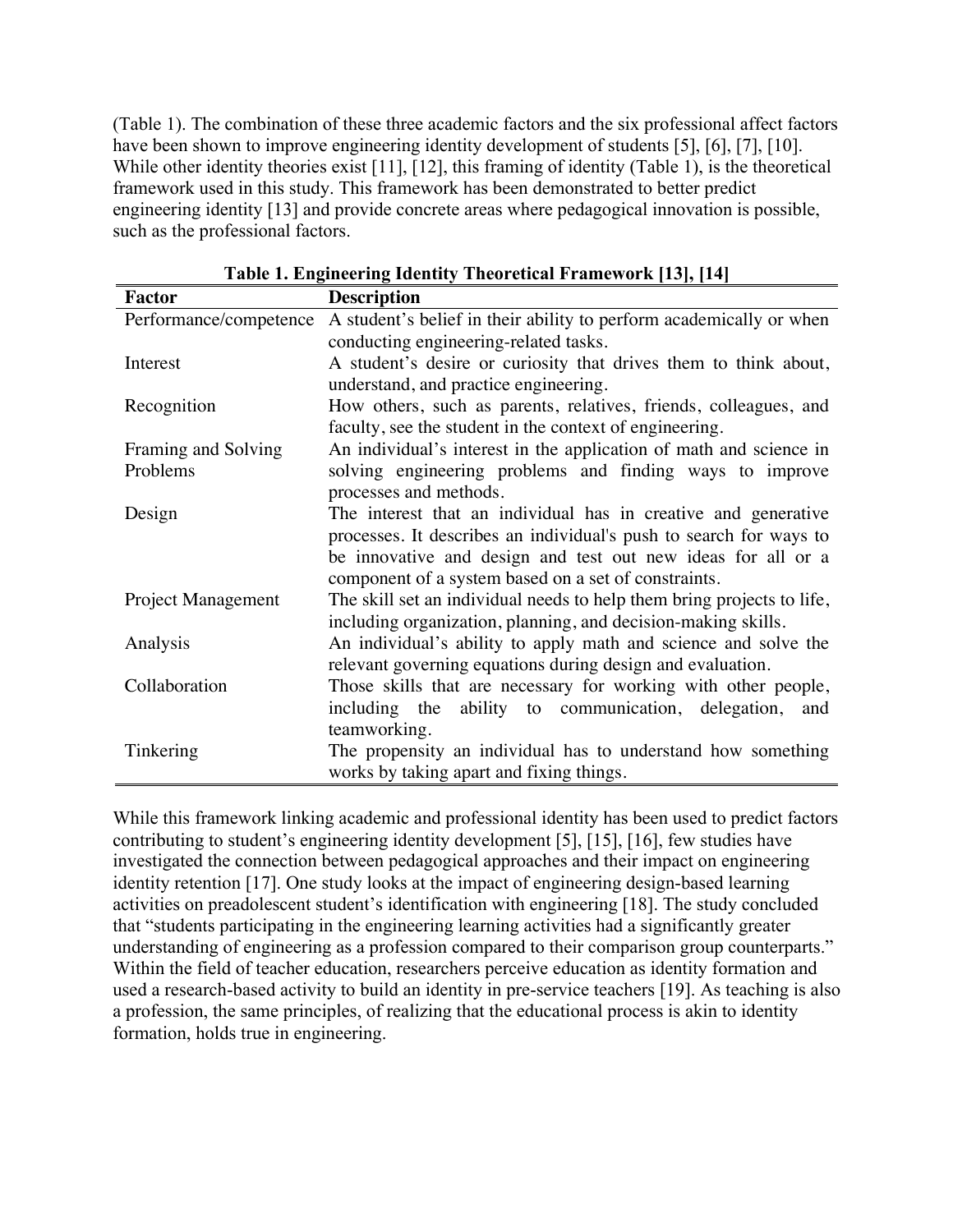## **Approach to Engineering Identity Development**

This study compares two undergraduate engineering departments, both from the same college of engineering at a large, commuter-based, Hispanic serving, research institution in the southern United States. One of the degree plans is housed in a traditional engineering department where identity formation is implicit (i.e., our control group), and one is a non-traditional engineering degree plan where identity development is explicit. Therefore, before describing the research methods used to assess engineering identity development of students in both departments, what follows is a summary of how the departments implicitly and explicitly attempt to develop engineering identity, particularly in the non-traditional department.

Engineering identity development in the non-traditional department is scaffolded across a range of activities, from project-based learning and reflection to the deliberate study of other identities, such as entrepreneur and leader. By doing so, students can reinforce their emerging identities through engineering practice. However, as undergraduate students, their engineering identities are forming alongside other personal and social identities (i.e., Multiple Identities Theory [20]). Therefore, projects in the department are not limited to helping develop engineering identity, some require a focus on other identities that are meant to build the foundation upon which their multiple identities can coexist, be it predominantly engineering or not. Based on the framework, however, engineering identity is likely to develop in the traditional department as well, as there is a recurrence of some factors in both departments. How the academic and professional factors of the theoretical framework are incorporated into the two departments, and the extent to which they impact students' attitudes regarding engineering is, therefore, the focus of this study.

#### *Academic Factors*

*Performance/Competence* – Both the traditional and non-traditional departments seek to support students' belief that they are or can become competent in engineering concepts. To do so, both introduce key concepts repeatedly throughout the degree plans, with increasing difficulty, to reinforce student learning at a developmentally appropriate pace. In the non-traditional department, feedback is not focused on summative assessment and grades [21]; rather, it relies on formative feedback via alternative assessment methods. This includes the use of presentations, prototype demonstrations, project-based learning (PBLs) [22], and other assessment activities intended to allow students to articulate and demonstrate their learning in a medium that is conducive to their own interests and ways of learning. Regular reflection assignments and having students maintain an e-portfolios are other staples of the department for reinforcing learning and helping students to perceive their growing competence and ability to perform engineering tasks.

In addition, intentional time is spent in the non-traditional department to describe and explore identity from a theoretical and applied basis. For example, the first project of the department, the Inside Out Project, asks students to develop a physical sculpture that communicates their identity. In this project, students build off of their knowledge of themselves, something that only they are the experts of, to develop skills in prototyping and communication. Projects like these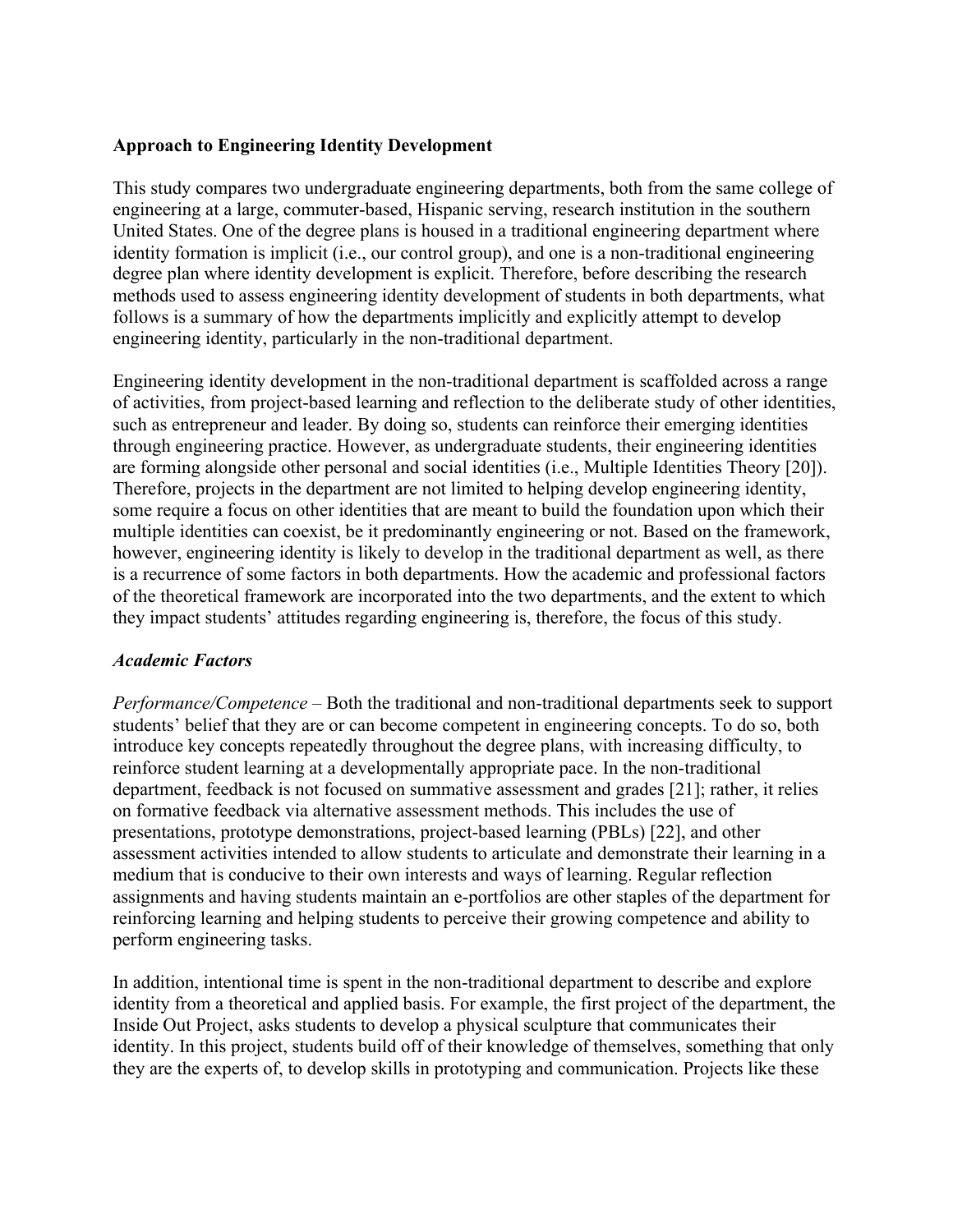help the students reflect on their overall successes, and what they must do to continue developing their competence.

Although not explicitly taught in relation to identity, both departments emphasize their student's performance and competence development through a variety of extracurricular activities. These include student services available to all engineering students, such as tutoring sessions, targeted workshops, and hands-on engineering projects led by student organizations.

*Interest* – The structure of the non-traditional department is intentionally designed to be studentcentric and to adapt to diverse student interests. This student-centered design is apparent in both the degree plan and the course designs. The degree plan is intentionally flexible, allowing students to design a concentration or sequence of their choosing, from mechanics to music. In the non-traditional department, up to 24 semester credit hours are available as electives. Anecdotally, this flexibility has proved instrumental in attracting students' that may not have been interested in engineering otherwise. In class, students in the non-traditional program are regularly allowed to decide what project topics appeal to them and how to tackle the challenges and obstacles they encounter in completing the project. This project-based learning is used in all core course in the non-traditional degree plan.

Some flexibility is also provided in the traditional program to allow students to customize their degree based on their interests. In doing so, nine semester credit hours are available as electives. However, these electives must come from a predetermined list. Project-based learning is also implemented later in the upper-level course of the degree plan in capstone style courses.

*Recognition* – To build a sense of relatedness and recognition as an engineer for students, the non-traditional department intentionally seeks to create a sense of community within the department and help students see a connection between their engineering education and the world around them. Projects and course work are designed with the intent to simulate real-world problems and scenarios. By providing dedicated space for the commuters to work on campus, the department seeks to be a "home away from home" where students can feel like they are in an inclusive environment that promotes comradery and collaboration. With faculty and staff, there is a culture of approachability and expectations that all faculty serve as mentors. In addition to formal advising and mentoring of students, the department has an open-door policy, where faculty keep their office doors open so that students feel welcome to meet with faculty members as needed. Further, the cohort-based program heavily emphasizes team and project-based learning to encourage students to build a community of support with their peers. In the classroom, student instructors and teaching assistants are widely used to help bridge the gap between students and faculty.

Similarly, the traditional program seeks to introduce topics and problems in class that students can relate to issues in the world around them. They also provide mentoring and advising. However, the larger scale of the department makes coverage of students' needs more challenging.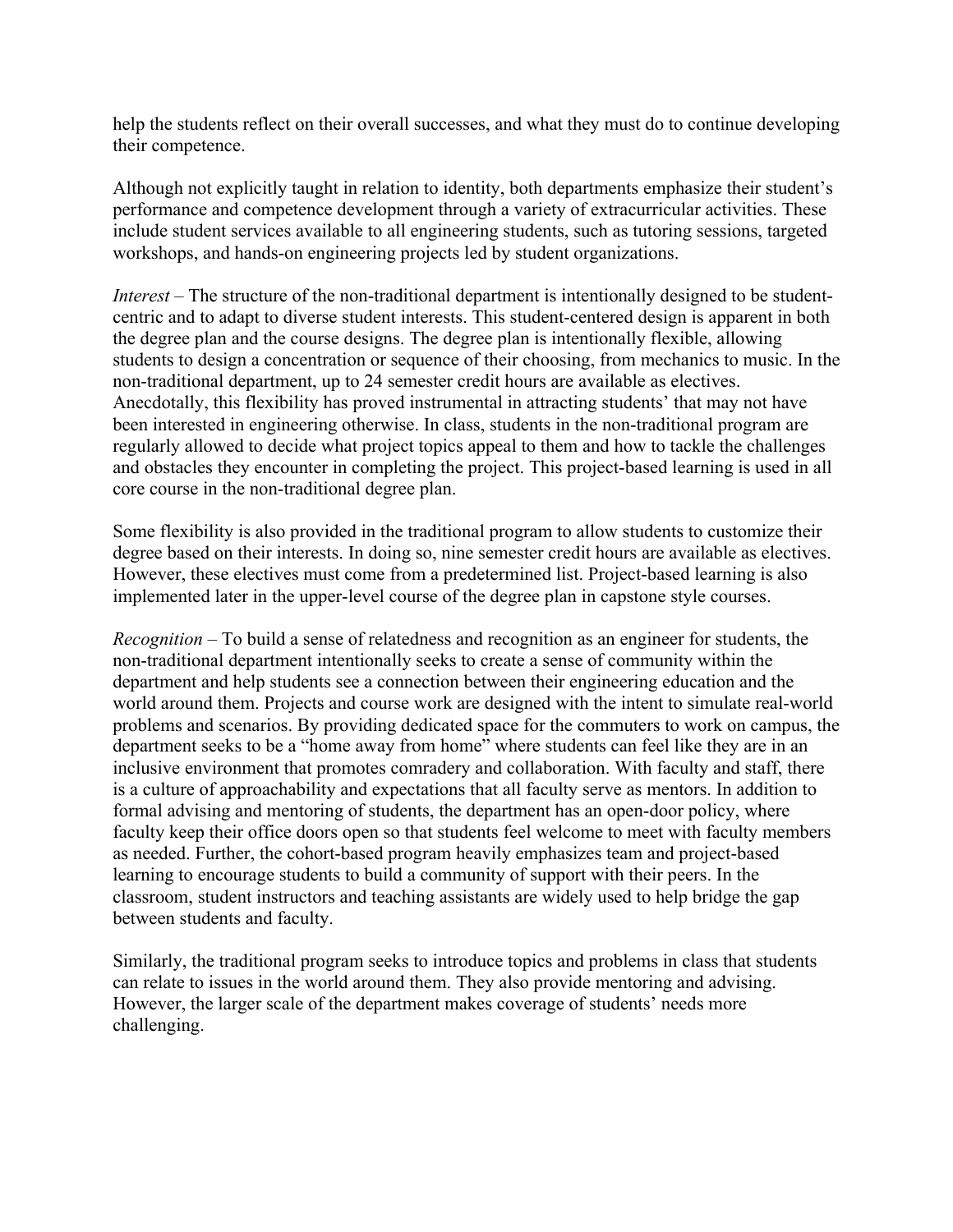# *Professional Affect Factors*

*Framing and Solving Problems and Analysis* – Concerning Framing and Solving Problems and Analysis, much remains the same between the traditional and non-traditional departments. A majority of the core engineering theory courses the non-traditional students take are taught outside the department, several of which are taught by the traditional department. Both departments view these skills as valuable to all engineers and therefore have integrated them throughout all their core engineering courses.

*Design* – Throughout all core courses in the non-traditional department, a heavy emphasis is placed on human-centered design. This results in a focus on real projects having a lasting impact. By doing so, students develop their design skills in real-world contexts that matter to the students and the users they are designing for. The traditional department typically assigns projects that are focused on the technical aspects of the design process.

*Project Management and Collaboration* – In the non-traditional department, engineering leadership is taught as the foundation of the department. Throughout, students learn and discuss leadership theory and then apply it to their team projects. With these team-based, humancentered design projects, students have the opportunity to learn to work as a team and to lead. The department also incorporates fundamental business skills and knowledge throughout the degree plan to help students develop project management skills. In the traditional program, students typically glean project management and collaboration skills from their capstone experience.

*Tinkering* – In the non-traditional department, students are encouraged to tinker with things and create something. There is time allotted in class for students to use a prototyping lab and work on their projects. Considering the surplus number of team-based design projects, tinkering is a fundamental part of being able to succeed in the department.

Therefore, the primary focus of this study is on understanding how pedagogical approaches impact engineering identity in undergraduate students. The research question is as follows: Are there differences in engineering identity, engineering performance/competence, engineering interest, recognition in engineering, and affect towards professional engineering practices between a traditional and non-traditional engineering department?

To answer this, we compare these two departments from the same institution that are different by design. One intentionally scaffolds activities throughout the degree plan and encourages students to learn more about themselves and reflect on what it means to be an engineer (i.e., education as identity formation), while the other is more in line with a traditional engineering degree, with engineering identity development of students occurring implicitly.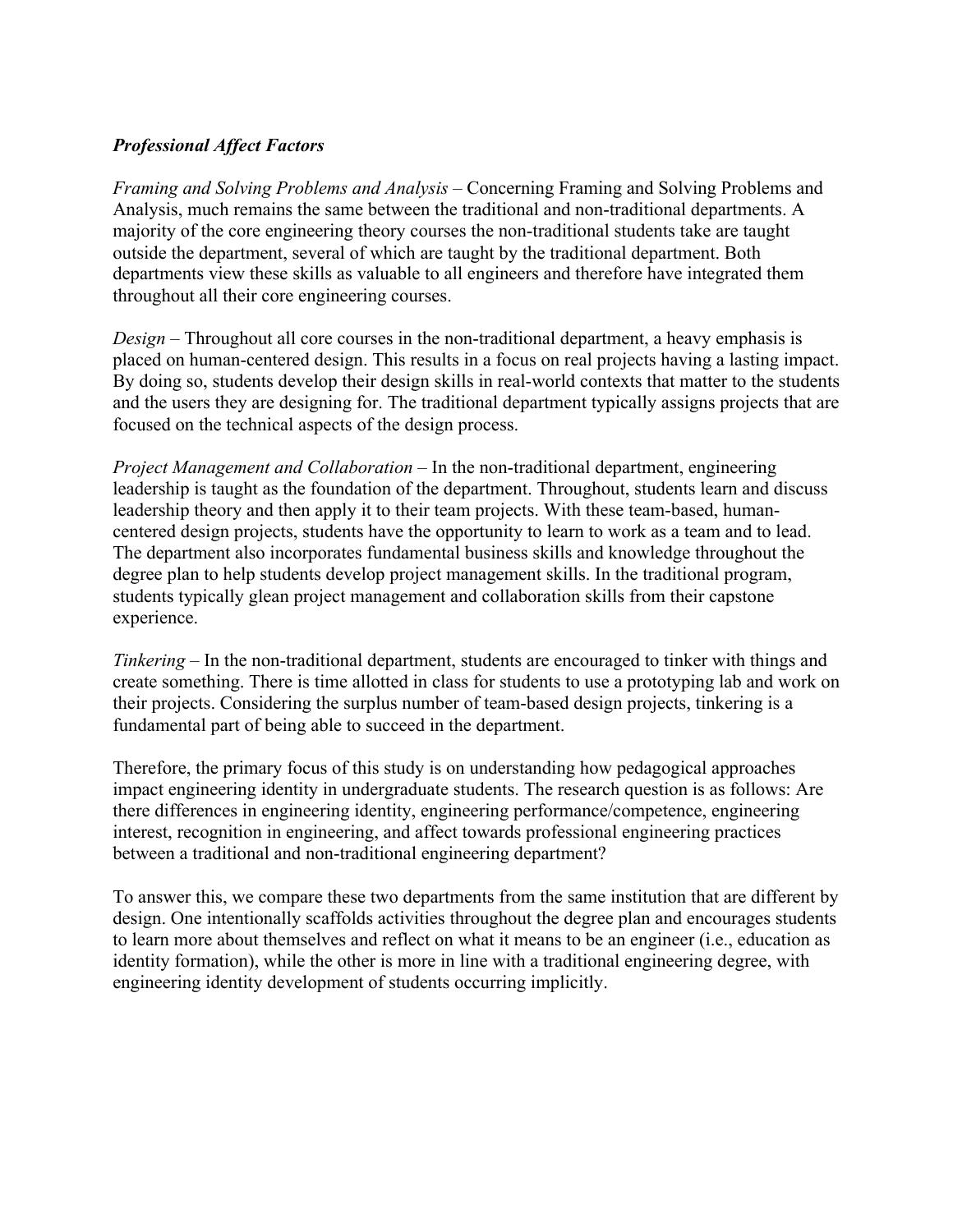## **Methods**

This study was a cross-sectional quantitative analysis of the engineering identity in undergraduate students from two departments of engineering at the same university. This section summarizes the target population, survey instrument, data collection, cleaning, and analysis.

#### *Participants*

Participants for this study were recruited from the two departments during the fall semester of 2018. A total of 184 responses (31 non-traditional, 155 traditional) were included in the study after exclusion of 57 incomplete responses. The response rate of students from each department was 17% for the traditional department and 34% for the non-traditional department. Table 2 summarizes the self-reported demographic information of participants included in this study.

| <b>Table 2. Participant Demographics</b> |                                 |                                    |              |  |  |  |  |
|------------------------------------------|---------------------------------|------------------------------------|--------------|--|--|--|--|
| Variable                                 | <b>Traditional</b><br>$(n=153)$ | <b>Non-Traditional</b><br>$(n=31)$ | <b>Total</b> |  |  |  |  |
| Gender                                   |                                 |                                    |              |  |  |  |  |
| Male                                     | 120                             | 19                                 | 75%          |  |  |  |  |
| Female                                   | 26                              | 12                                 | 21%          |  |  |  |  |
| Preferred not to answer                  |                                 | $\boldsymbol{0}$                   | 4%           |  |  |  |  |
| Hispanic/Latinx/Chicanx                  |                                 |                                    |              |  |  |  |  |
| Yes                                      | 139                             | 26                                 | 89%          |  |  |  |  |
| No                                       | 8                               | 5                                  | 8%           |  |  |  |  |
| Preferred not to answer                  | 6                               | $\overline{0}$                     | 3%           |  |  |  |  |
| Race                                     |                                 |                                    |              |  |  |  |  |
| White                                    | 114                             | 25                                 | 75%          |  |  |  |  |
| Asian                                    | 3                               |                                    | $2\%$        |  |  |  |  |
| <b>Black</b>                             | $\overline{2}$                  | 1                                  | 2%           |  |  |  |  |
| American Indian/Native Hawaiian          | $\overline{2}$                  | $\overline{0}$                     | $1\%$        |  |  |  |  |
| Preferred not to answer                  | 33                              | $\overline{4}$                     | 20%          |  |  |  |  |
| <b>First Generation College Student</b>  |                                 |                                    |              |  |  |  |  |
| No                                       | 117                             | 25                                 | 77%          |  |  |  |  |
| Yes                                      | 22                              | 6                                  | 15%          |  |  |  |  |
| Preferred not to answer                  | 14                              | $\overline{0}$                     | 8%           |  |  |  |  |
| <b>Total</b>                             | 83%                             | 17%                                | 100.0%       |  |  |  |  |

# *Variables*

The scales used in this study were borrowed from previously validated studies. To directly measure **engineering identity**, participants were asked to respond to two questions. One was a Venn diagram-style scale, and the other was a Likert-style question asking participants to identify the level to which their identity overlapped with that of an engineer's identity [23]. The Cronbach's Alpha value for the scale, reported in a previous study, was 0.84 [23].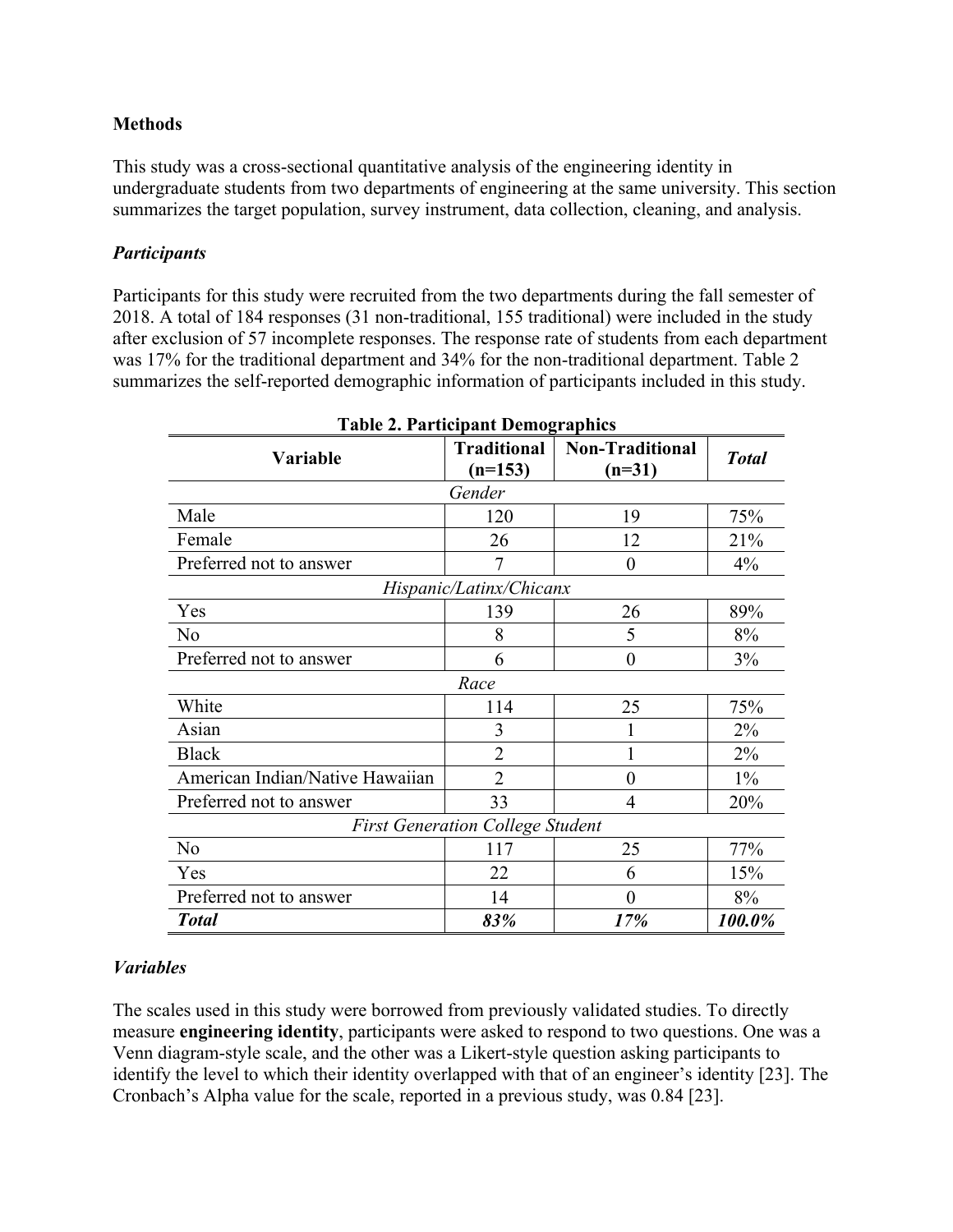Thirteen items asked questions related to **three academic factors**: *performance/competence, interest,* and *recognition*. These variables were taken from a previous study of engineering identity [6]. *Performance/competence* is composed of the following items: I can understand concepts I have studied in engineering, I am confident that I can understand engineering in class, I can overcome setbacks in engineering, I am confident that I can understand engineering outside of class, I can do well on exams in engineering, and others ask me for help in engineering. *Interest* is composed of two items: I enjoy learning engineering, and I am interested in learning more about engineering. Both performance/competence and interest were measured on a 5-point Likert scale from "1" strongly disagree "2" disagree "3" neutral "4" agree "5" strongly agree. *Recognition* was measured by asking students to respond to the extent to which others (parents, relatives, friends) saw them as an engineer. This was on a 5-point Likert scale from "1" not at all to "5" very much.

Thirty-four items asked questions related to the **six professional factors** [7]. Students were asked to respond to the following prompt: "As you think about your future after you finish your education, to what extent would you enjoy a profession or career that usually requires each of the following?" For each of the 34 items, students responded using a scale from "1" (not at all) to "5" (very much). These items loaded onto six factors: *1) framing and solving problems, 2) design, 3) tinker,* 4) *project management, 5) collaboration, and 6) analysis.* The internal consistency for both the professional and academic factors was based on Cronbach's Alpha values gathered from a dedicated research study involving these scales and range from 0.74 to 0.88 [13]. Demographic information was also collected on participants' self-reported gender, race/ethnicity, and first-generation status.

# *Research Design*

Participants were asked to complete the survey in-class midway through the fall semester of 2018. The survey took approximately 15 minutes to complete and was administered electronically via Qualtrics. To increase response rates, a research team member visited the primary required course or courses in each year of the two departments' degree plans. This included nine courses in the traditional department and 5 in the non-traditional department. The analysis did not take into consideration students' academic classification or attempt to assess changes in a particular course. Following data collection, incomplete responses were removed, and data were analyzed using t-tests in Stata. Student responses were compared using an independent samples t-test to identify any significant differences between the mean responses for each group.

#### **Results**

The results reveal differences in the non-traditional and traditional engineering departments. Table 3 shows the means and standards deviations for each of these variables by department. Results reveal significant differences in *engineering identity* (p= 0.043). Students in the traditional courses had a statistically significantly higher mean than students in the nontraditional (T=5.74; NT=5.23). While students in the traditional courses express a stronger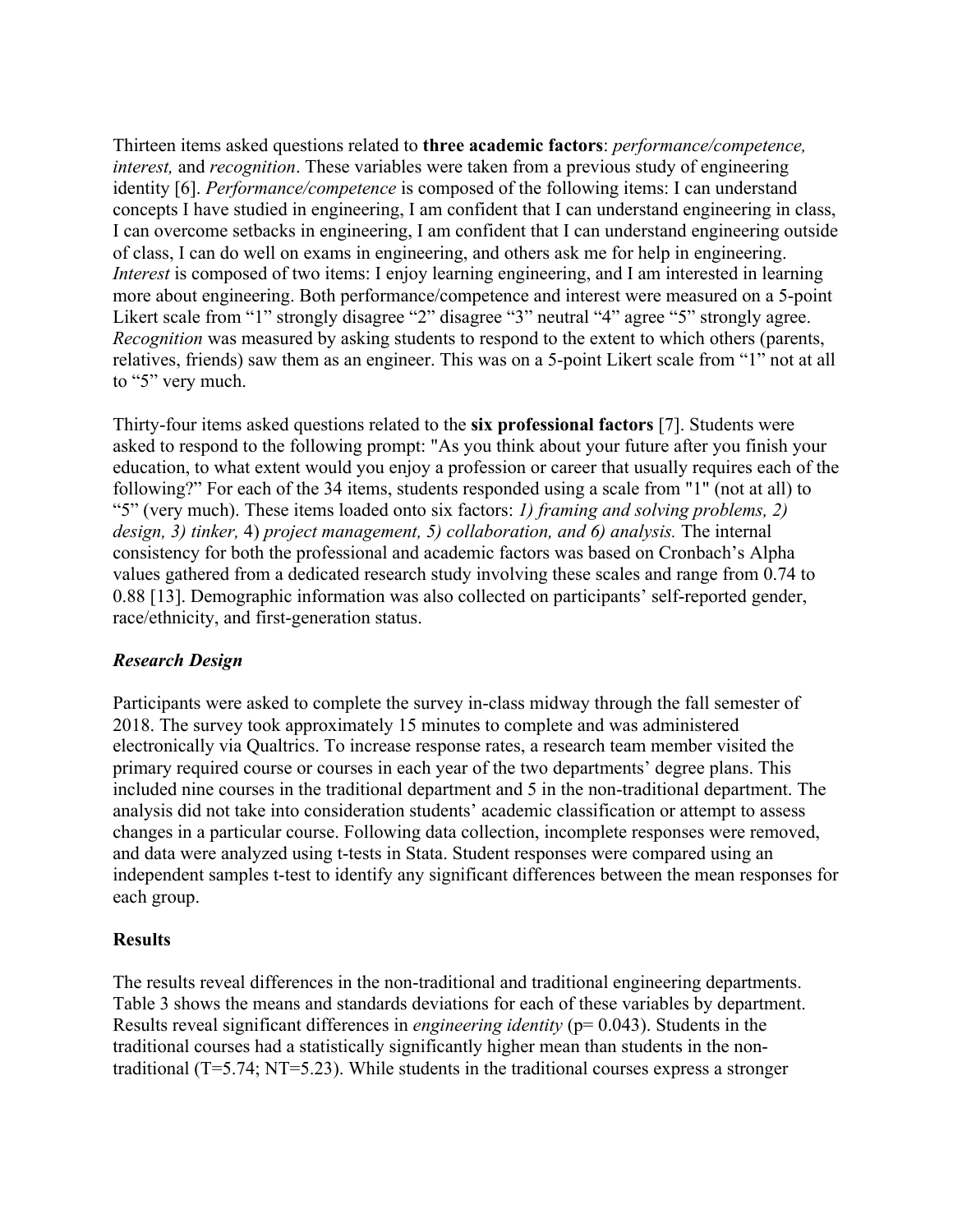relative identity, the means for both groups indicate reporting a moderate to large degree of overlap between their personal identity and the identity of an engineer.

The only statistically significant difference between the groups in the academic factors was in *collaboration* (p=0.003). Students in the non-traditional department reported a statistically significantly higher mean than students in the non-traditional (T=4.09; NT=4.47). We also note similarities between the departments and the other 5 professional affect factors in which there was not a significant difference. Additionally, there were no statistically significant differences in any of the academic factors.

| Table 5. Comparison of Survey Kesponses |                                   |                                         |                |          |  |  |  |
|-----------------------------------------|-----------------------------------|-----------------------------------------|----------------|----------|--|--|--|
| Variable                                | <b>Traditional</b><br>Mean (S.D.) | <b>Non-Traditional</b><br>Mean $(S.D.)$ | $#$ items      | p-value  |  |  |  |
| Engineering Identity <sup>+</sup>       | 5.74(1.31)                        | 5.23(1.06)                              | 2              | $0.043*$ |  |  |  |
| <b>Academic Factors</b>                 |                                   |                                         |                |          |  |  |  |
| Engineering Perf./Comp.                 | 4.12(0.68)                        | 4.17(0.71)                              | 6              | 0.712    |  |  |  |
| Interest                                | 4.67(0.53)                        | 4.60(0.65)                              | $\overline{2}$ | 0.518    |  |  |  |
| Recognition                             | 4.19(0.81)                        | 3.98(0.90)                              | 3              | 0.199    |  |  |  |
| <b>Professional Affect Factors</b>      |                                   |                                         |                |          |  |  |  |
| Framing & Solving                       | 4.55(0.43)                        | 4.66(0.38)                              | 7              | 0.191    |  |  |  |
| Design                                  | 4.52(0.48)                        | 4.48(0.55)                              | 8              | 0.652    |  |  |  |
| Tinker                                  | 4.56(0.67)                        | 4.50(0.67)                              | $\overline{2}$ | 0.657    |  |  |  |
| Project Management                      | 4.45(0.51)                        | 4.56(0.46)                              | 4              | 0.282    |  |  |  |
| Collaboration                           | 4.09(0.65)                        | 4.47(0.56)                              | 6              | $0.003*$ |  |  |  |
| Analysis                                | 4.33(0.68)                        | 4.38(0.55)                              | 3              | 0.672    |  |  |  |

**Table 3. Comparison of Survey Responses**

**+** Engineering Identity is on a scale of 1-8. All other variables are on a scale of scale 1-5.  $*_{p<0.05}$ 

# **Discussion**

Despite the concerted effort to incorporate activities in the degree that help build engineering identity in students, the non-traditional students reported a statistically significantly lower engineering identity than their traditional department counterparts. On the surface, this may appear discouraging. However, the non-traditional department takes an intentional approach that values holistic engineer formation that embraces developing multiple identities for students, including those of leaders, entrepreneurs, designers, or musicians. As a result, these identities may have moderated, or even conflicted with each other, and may very well have resulted in a lower level of engineering identity when compared to a department whose emphasis is more purely engineering.

However, there was a statistically significant difference between the groups in one professional affect factor, *collaboration*. Of all six of the affect factors, the non-traditional department emphasizes leadership, communication, and collaboration the most. The focus on these practices are intentionally scaffolded in the non-traditional department in a way that is distinctly different from the traditional department. Students are exposed on many levels to collaboration with their fellow peers, faculty, and external project stakeholders. From class assignments to year-long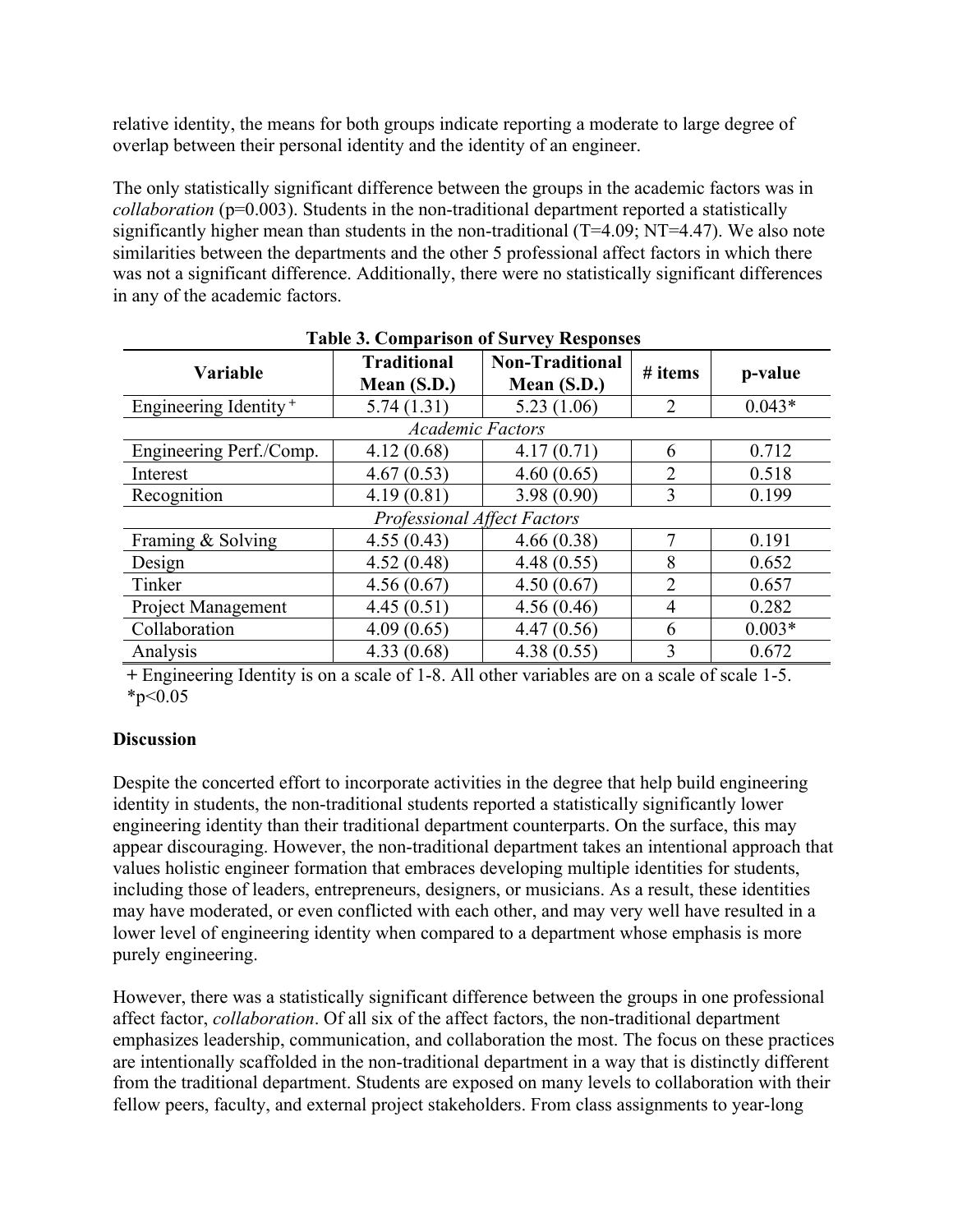projects, students are heavily encouraged to learn how to learn, not just what to learn, and adapt to working with others. This is a quality that traditional engineering departments seem to overlook; students are often left to themselves to acquire these traits. Therefore, based on these results, it is uncertain whether engineering identity can be influenced in the classroom setting, though some impact is seen in the area of *collaboration*.

These findings, however, are not generalizable. A major limitation of this study is the different and relatively small sample sizes in each department. However, the non-traditional department is approximately a tenth the size of the traditional department. Therefore, differences are unavoidable. Similar response rates in each department were sought to alleviate this issue. As the non-traditional department grows, future comparative studies would be beneficial.

### **Conclusion and Future Work**

This study sought to support educators interested in incorporating engineering identity development in their classroom by offering examples of in-class activities that may be beneficial for students. To better understand the impact of targeted classroom interventions on engineering identity of students, this paper compared the engineering identity of students from two engineering departments at the same institution. The non-traditional department intentionally scaffolded engineering identity activities in the classroom while the other, more traditional department, does not. From the responses obtained from participants of both departments, the study discovered that the students in the non-traditional department had statistically significantly lower *engineering identity* than their more traditional department counterparts. However, students in the non-traditional department, where leadership is intentionally scaffolded, did show statistically significantly higher levels of *collaboration*, when compared to their traditionaldepartment peers.

Considering the results and study limitations, qualitative research is warranted. The limitations of the current study design restrict the understanding to a comparison of numbers that do not tell the whole story. Qualitative work, particularly classroom observations, can provide a richer understanding of what is occurring in these two departments. For example, given that engineering identity development is a goal of the non-traditional department, follow-up interviews could be conducted to help explain why these students had a lower engineering identity. This type of follow-up analysis could also explore whether students' other identities are conflicting with their engineering identity development. Future work can also pursue predictive models to understand the extent to which the different factors contribute to engineering development of the students in each department and the impact of individual pedagogical approaches on each of the academic and professional identity factors.

#### **Acknowledgments**

This research was funded by the U.S. National Science Foundation through grant numbers 1636404 and 1636449. The authors would like to acknowledge the contributions of the faculty members and students that made the collection of this data possible. Any opinions, findings, and conclusions in this article are the authors' and do not necessarily reflect the views of the National Science Foundation.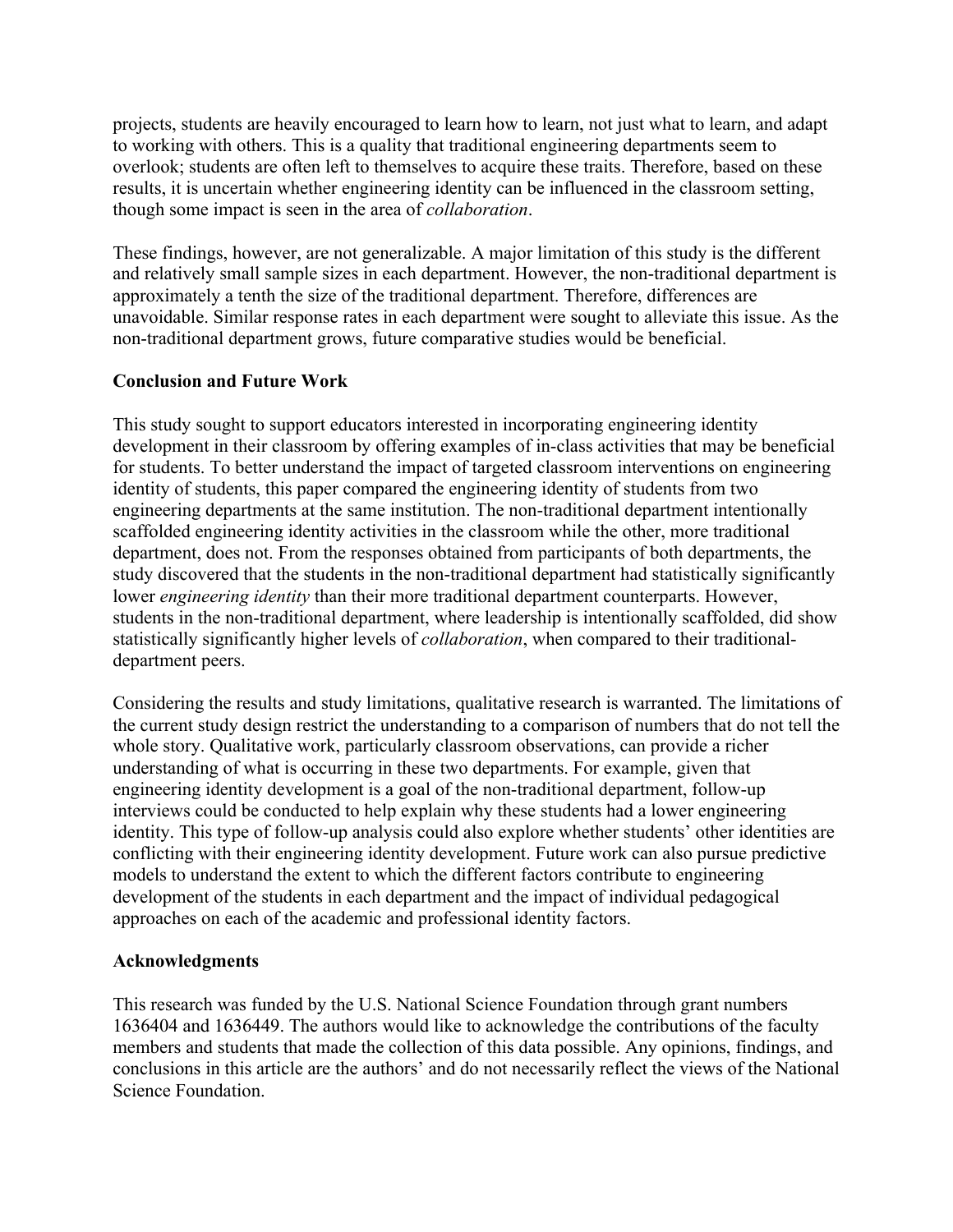## **References**

- 1. National Academy of Engineering (NAE), "Adapting Engineering Education to the New Century Educating the Engineer of 2020," Washington, D.C.: The National Academy Press, 2005.
- 2. L. E. Bernold, J. E. Spurlin, C. M. Anson, "Understanding Our Students: A Longitudinal Study of Success and Failure in Engineering With Implications for Increased Retention," in *Journal of Engineering Education*, 2013.
- 3. Seymour, E., and N.M. Hewitt, "Talking about Leaving-Factors Contributing to High Attrition Rates Among Science, Mathematics, and Engineering Undergraduate Majors," Final Report to the Alfred P. Sloan Foundation on an Ethnographic Inquiry at Seven Institutions, University of Colorado, Boulder, CO: Bureau of Sociological Research, 1994.
- 4. Lumsdaine, M., and E. Lumsdaine, "Thinking Preferences of Engineering Students: Implications for Curriculum Restructuring," *Journal of Engineering Education*, Vol. 84, no 2, pp. 193-204, 1995.
- 5. A. Godwin, G. Potvin, and Z. Hazari, "The Development of Critical Engineering Agency, Identity, and the Impact on Engineering Career Choices," in 2013 ASEE Annual Conference and Exposition, Atlanta, GA, 2013.
- 6. A. Prybutok, A. D. Patrick, M. J. Borrego, C. C. Seepersad, and M. J. Kirisits, "Crosssectional Survey Study of Undergraduate Engineering Identity," in 2016 ASEE Annual Conference and Exposition, New Orleans, LA, 2016.
- 7. A.D. Patrick, M. Bourego, N. Choe, M.R. Kendall, L. Martins, C. Riegle-Crumb, C.C. Seepersad, "A Measure of Affect towards Key Elements of Engineering Professional Practice," Proceedings of the ASEE Annual Conference and Exposition, Columbus, OH, June 26-29, 2017.
- 8. H. B. Carlone and A. Johnson, "Understanding the science experiences of successful women of color: Science identity as an analytic lens," Journal of research in science teaching, vol. 44, pp. 1187-1218, 2007.
- 9. Z. Hazari, G. Sonnert, P. M. Sadler, and M. C. Shanahan," Connecting high school physics experiences, outcome expectations, physics identity, and physics career choice: A gender study," Journal of Research in Science Teaching, vol. 47, pp. 978-1003, 2010.
- 10. A. Patrick, M. Borrego, L. Martins, N. Choe, C. Seepersad, and M. Kendall, "Constructing a Measure of Affect Towards Professional Practice: What matters for Engineers?" in Research in Research in Engineering Education Symposium, Bogotá, Colombia., 2017.
- 11. E. D. Tate and M. C. Linn, "How does identity shape the experiences of women of color engineering students?" *Journal of Science Education and Technology*, vol. 14, no. 5, pp. 483-493, 2005.
- 12. K. L. Tonso, "Student engineers and engineer identity: Campus engineer identities as figured world," Cultural studies of science education, vol. 1, no. 2, pp. 273-307, 2006.